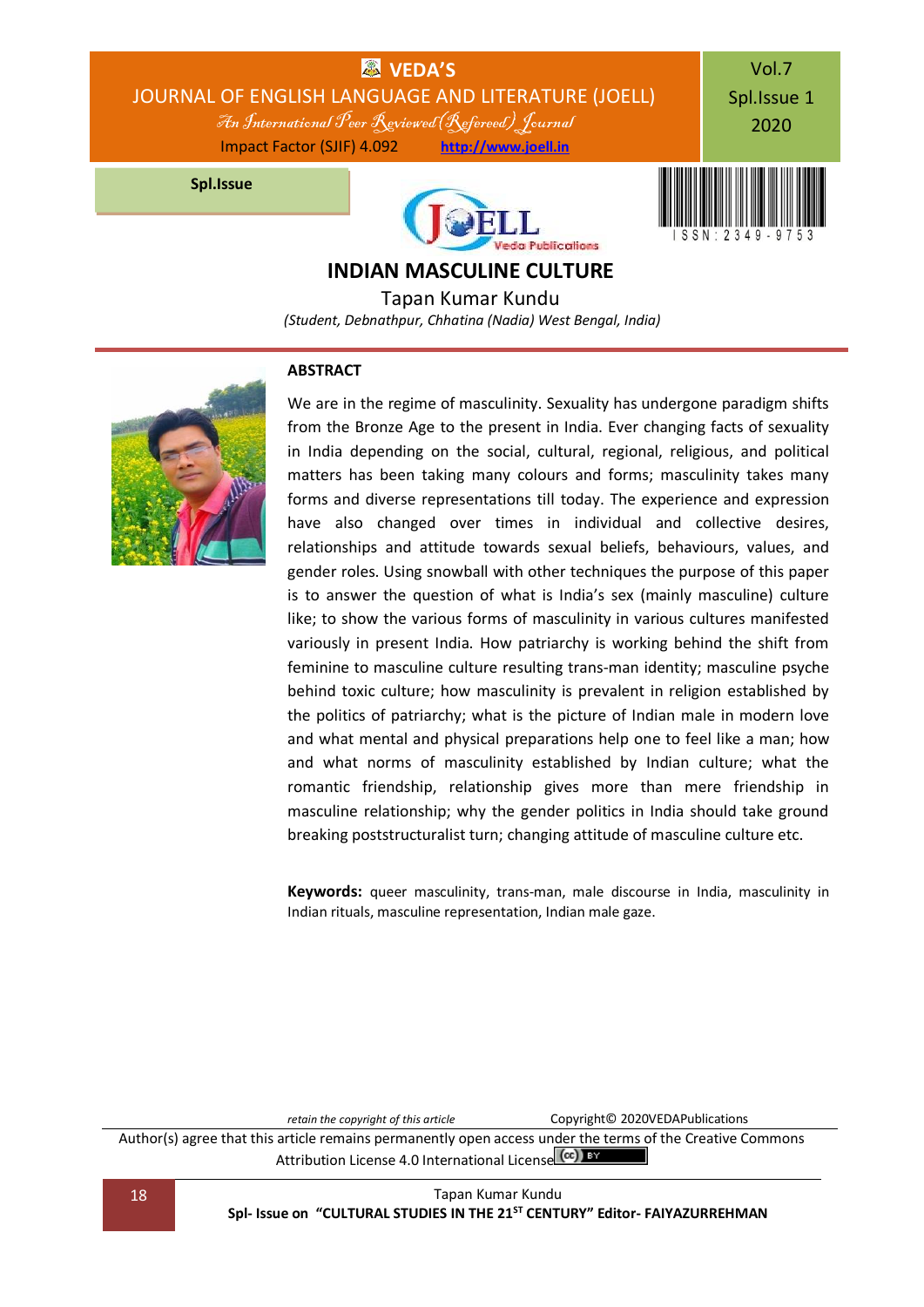# Vol.7 Spl.Issue 1 2020

#### **INTRODUCTION**

Through the ages invaders have influenced cultural and sexual behaviour and practices in India. The 5th century temples show sculptures of deities, Apsaras (heavenly nymphs) and ordinary people in erotic postures. Beauty of Taj Mahal in Agra is the male representation of authority in the name of love. Can you think of death of your beloved and celebration of that death with gorgeous representation of the sadness? Sexuality is expressed variously and experienced in thoughts, desires, attitudes, behaviours, and relationships and masculinity is privileged in patriarchy. Sexuality, gender identity and belief vary man to man. What is normal and abnormal is relative. If the norm is established depending on majority and power, many people suffer. Indian culture has age old established belief on sex and gender so acceptability of varied gender is slower, though nowadays it is changing. Beliefs of a society take generations to change. Whether all changes would be for the betterment is questionable. Yet people have been liberal about sex and gender without following blindly the traditional binary sexual belief. Biasness for some particular gendered people should be eradicated to establish a happy world for all because being in any sex/gender is not the matter of biology and fate. It is given and established by society hence society can mitigate the discrimination and unhappy condition of the sufferers. There are ongoing efforts for the undoing of gender though there are different faiths and creeds. Masculine cultural values and purposes are dissimilar and often similar too.

#### **PICTURE OF SEX-CULTURE IN INDIA**

Still today people in India feel uncomfortable in free and open discussion about sex and sexuality. They are very conscious of the letter 'x'. They are expert in watching porn video (according to 2018 Pornhub report, India is in the 3rd place in mostly visiting the site), culturally diverse slangs related to sex and sex organs and production of the children (69,000 babies per day according to a recent UNICEF report) yet publicly they say: 'ye kahete huye tujhe lagga nehi aati?' 'ye andar ki baat hai.' 'shame!', 'chhi chhi', 'gandi baat', 'ye ladki,ladka ashleel hai,' 'hamare culture ye nahi hai' etc. Durex conducted a survey involving 'the people of the country have highest number of sexual partners over a period of life.' In the survey result India came last. Indians have least probability to change a sexual partner. The survey statement put the question: Is it honesty or lack of talent? God knows! 63% people sleep with one person (Durex Global Sex Survey reveals India's Changing Sex Lives –2017). The Indian patriarchal hypocritical norm of arranged marriage is that brides are expected to be virgin. In India running of pornographic websites, sharing, selling, distribution or public display of pornography is illegal. Porno = 'no-no.' However, having of pornographic content in one's private place is allowed. Indian males are in the time of modern love. The rise of online dating (dating applications like Tinder, OkCupid and even matrimonial websites like Shaadi.com) users have given a new ray of hope to people of varied sexualities, age group, races and nationalities by repeating faith that there may be someone out there for everybody. This increases the discriminatory attitudes in our societies. This greater sexual freedom that men and women are enjoying today also enhances open marriages, divorces, extra-marital affairs, live-in relationship, etc.

## **MASCULINITY REPRESENTED IN RITUALS AND RELIGIOUS CULTURE**

1. The only male has access to the mosque. 2. Borkha/purda system involving isolation of women is not applicable for males. 3. In the pyre the son (not the daughter) is given priority to fire the dead body of the father. 4. Celibacy-chaste living (Brahmacharya) forms the norm in Jainism. The epitome of orthodox Jainism is depicted by the Monks (not the nuns.) 5. Shiva Ratri: sib-ling, symbol of male god is only represented by the language. With the 'ling', vagina, the symbol of goddess (female) present there is not expressed so much by language. 6. Mahadeva (male) is placed on the top of the statue of Durga in the temple. 7. For the male, Triple Talaq is the power to exclude females. Male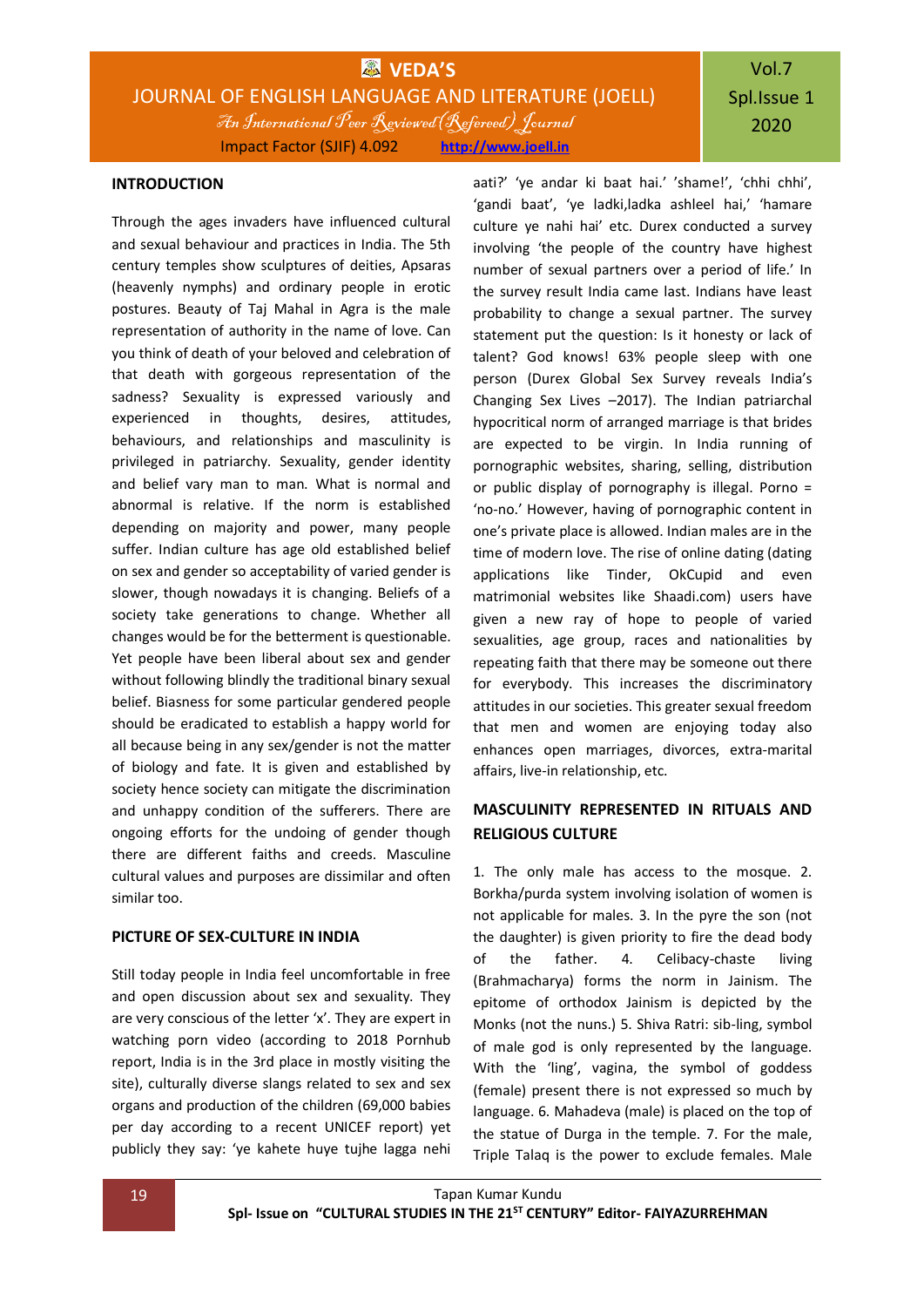exercises this power to establish himself as a masculine one. Talaq is based on rule bound format. After 3rd proclamation there is a 3 month of waiting a period. If the differences persist, divorce is finalized after 3 months. At the time of parting, he has to give her the promised 'mehr/Mohar' or dowry and supplementary ways to support herself and children (in many cases Indian males are not following the proper way.) She has to have marriage with another man if the x husband wishes to marry the same woman again; the same is not vice versa. 8. 'Behest (heaven) is under the foot of the husband; this belief is the manifestation of absolute form of patriarchy as colonialism is the best manifestation of imperialism. The male is successful by establishing himself in the place of God (false but it is patriarchal truth, patriarchy makes it to be believed as truth) 9. Polygamy is legalized by Islam for the male. It is religious masculine politics to spread the number. *The Quran* states, 'do justice to all, but you won't be able to, so don't fall for one totally while ignoring other wives.' Muslim women are not given equal right of polygamy and of property of the father. Here male is represented as authoritative and independent to bear the burden, female. 10. 'Kanya daan' in Hindu marriage is the commodification of the women. This is philosophically and morally established by the patriarchy to assert the masculine privilege in the society. A woman is bound to leave the house of the father to compromise her life. But the opposite is not the norm; if happens, the husband is called 'ghar jamai' (home nurtured husband), a rare and a degrading term. Male remains authoritative conforming to his identity of the social heterosexual patriarchal norm. Shulamith Firestone in her *The Dialectic of Sex* (1970) says that marriage is the 1st way of female colonization. 11. The dowry is the fulfilment of lack in women. She is the burden of the male, and the dowry is compensated to bear it and the only masculine person has the right to take it. Now the dowry has taken the new modern formation in some cases, considering the masculine prestige. 12. Through the domination of patriarchy for long time the identity of individuals other than the male in some cases is lost or represented with extra letters or affix or adjective or with the male

representation. The patriarchal politics here is to show that male is more efficient, proficient and powerful. So masculinity is more explicit; femininity and queering are implicit in Indian context:

Police --------------- **female** police

God-------------------god**dess**

Boss------------------

Mr. Tapan Kundu------ Mrs. **Tapan Kundu** (before marriage she was Pranamita Mondal)

Doctor-------------**-Female** doctor

You are the son of a tiger. (Not the tigress)

He----------------**s**he

Tiger-------------tig**ress**

13. Whether the male is dependent on the female or the female is independent and abler than the male, Masculinity of culture is represented over female life mostly in three 3 phases:

I. The unmarried woman is kept under the custody of ----brother, father, uncle etc. II. The married woman is kept under the custody of-----husband, father in laws etc. III. Old-aged women are kept under the custody of ----son, grandson, etc.

Before marriage female is in Father's home----after marriage she is in Father in law's home. The male has home in both the cases. Where is her (own.) house?

#### **INDIAN MALE GAZE**

In many Indian films, media and T V shows women are presented for advertisement with extra decoration or nakedly decorated to attract the spectators more, mainly the males. On products women are reproduced to be consumed and to increase the sale of the goods. Women are engaging in bikini culture (zero-figure, lustful smile and glancing, partly body covered/opened dress). For the appeasement and attraction of the masculine sex, the female is commodified for the selling of certain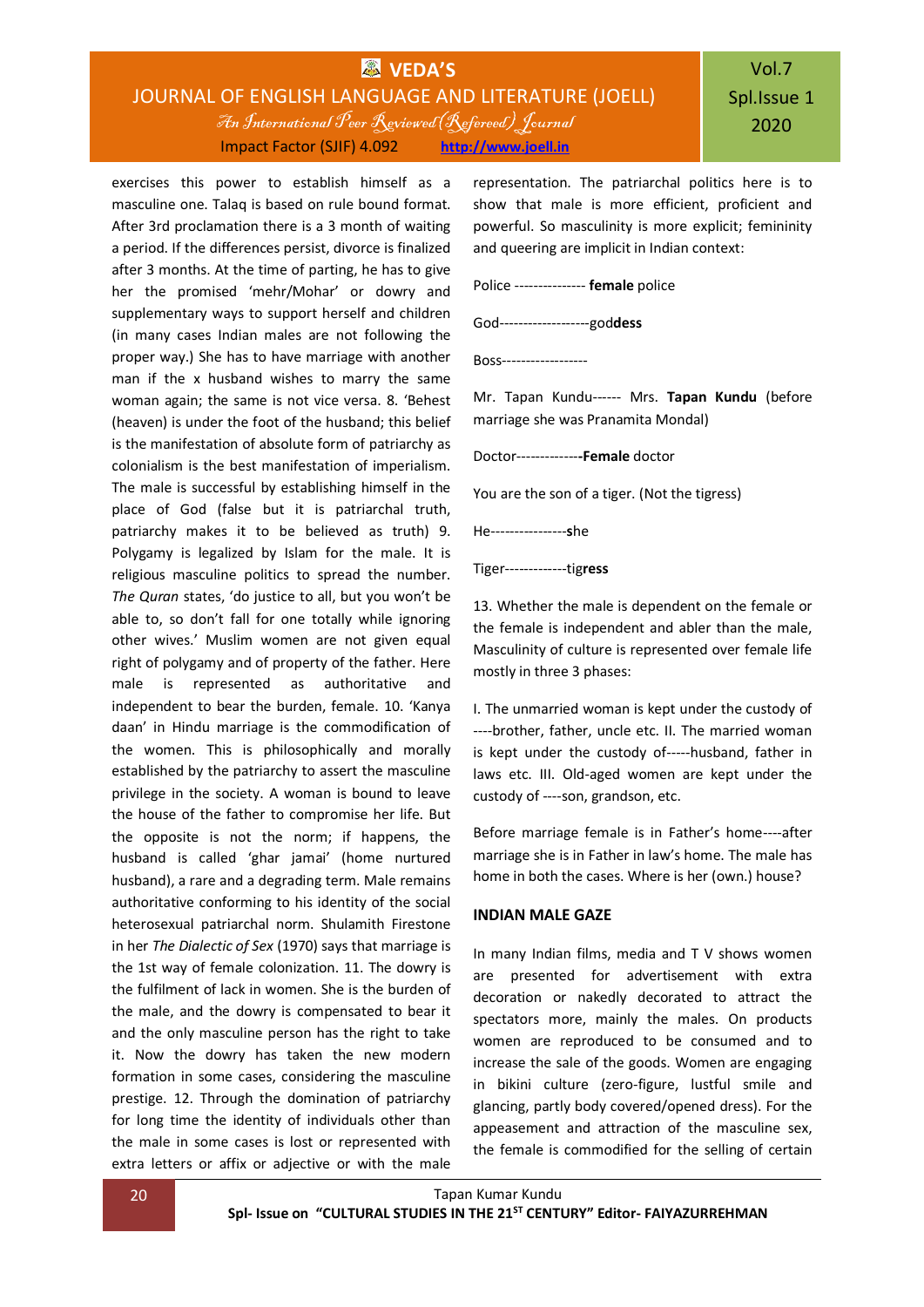commodities. Here the matter of fact is to draw the importance from masculinity (power). In colleges and universities a boy engaged with 2, 3, 4 girls is not called by so heinous term as a girl is called for doing the same. The novel *Chokher Bali*, by Rabindranath Tagore unravels the forbidden passion of a widow, Binodini who was expected by male culture to desist from somatic pleasure and lastly she settles in kashi to lead a life of celibacy which to patriarchy is the destiny and virtue of the life devoid of a husband. In the Bengali movie *Hathath Bristi* (sudden rain), after the hijacking of the purse of the heroine in the train, the male passengers took extra interest by the name of help is another kind of gaze of the males.

### **MALE ATTITUDES OF SOME PLACES WHERE PROSTITUTION IS COMMON IN INDIA**

**Natpurwa village, Hardoi district U.P:** In this village there is a history of 400 years tradition of prostitution. Women are the bread earners for the family by means of flesh trade. Sometimes customers physically assault the women and abuse them to fulfil erotic pleasure. There is barely anything or anybody to protect those women except their men-folk. But people also know that the best the men-folk can do is -empty threats- because they do not want to lose the customers. Sandeep Pandey (Magsaysay Award winner) opened an NGO, ASHA to teach skill development to the women in Nat Purwa.

**Wadia village, Banaskantha district, Gujarat:** Here the male works as pimp to search for customers for the women of their family. Girls are groomed to become a prostitute, and boys are trained to be pimp from early age. The man-pimp culture has been for centuries. This is why it is difficult to stop. The men of that society have also requested the police to intervene to ensure that the pimps are booked so that the girls can expect to a respectable life. Pimps threatened the girls with dire consequences if they dared to break the 'tradition' of prostitution. In Wadia Vicharta Samuday Samarthan Manch(an NGO) offers the girls an opportunity of liberty from prostitution through marriage. Here liberty is shown as offering from the male who will marry her and he has the ability to give freedom (he is the destroyer and now preserver, ironically now he wants to marry only to enslave them again.)

**Bachara matriarchal tribe, Madhya Pradesh:** Here, by brothers and fathers girls are forced into prostitution. Elders, especially men still want to sit idle and make their girls work as prostitutes in the name of tradition.

**Male prostitution:** Most used sex toy by Indians is the internet. Online has made the playboy and gigolo profession easy. Previously this profession of sex was not signified by the specific space. Now awareness of sex acts in relation to identity discourse is increasing. Websites, social networks, apps are safer sites that allow male sex workers and queer people in India to enter kinship network that was more problematic in real spaces of cruising areas. Erotic energy of most cruising places has now shifted to social networking sites and dating applications. Professional escorts (indoor sex workers) often advertise on male escorting websites through escort agency or independently. Queer people and others find the new way to express and accept intimate contact, love and sex quickly and easily.

**Picture of males in streets, bars, rocks, brothels and clubs:** Male prostitutes regularly make themselves available in particular place like street, station and hotels etc to probable clients who drive by/in bike and cars or come to stay in hotels. They are picked up by (in most of the cases) high-profile lonely, frustrated, drunken women. Such areas may have locally informal names. These areas tend to be legally risky for both the client and the prostitute. These areas may be targeted for surveillance by law. Rockney, taunting and eve teasing are used mostly by men. Male prostitutes may attempt to work in gay bathhouses, sex clubs and male brothels. Young boys perform heroic activity in imitation of heroes in the film to impress girls. Some men are seen as chivalrous targeting the attention of fair sex.

**Male in Sex tourism (travel + sex):** It means travelling to different places for sexual activity (giving, having sexual service). It is popular with the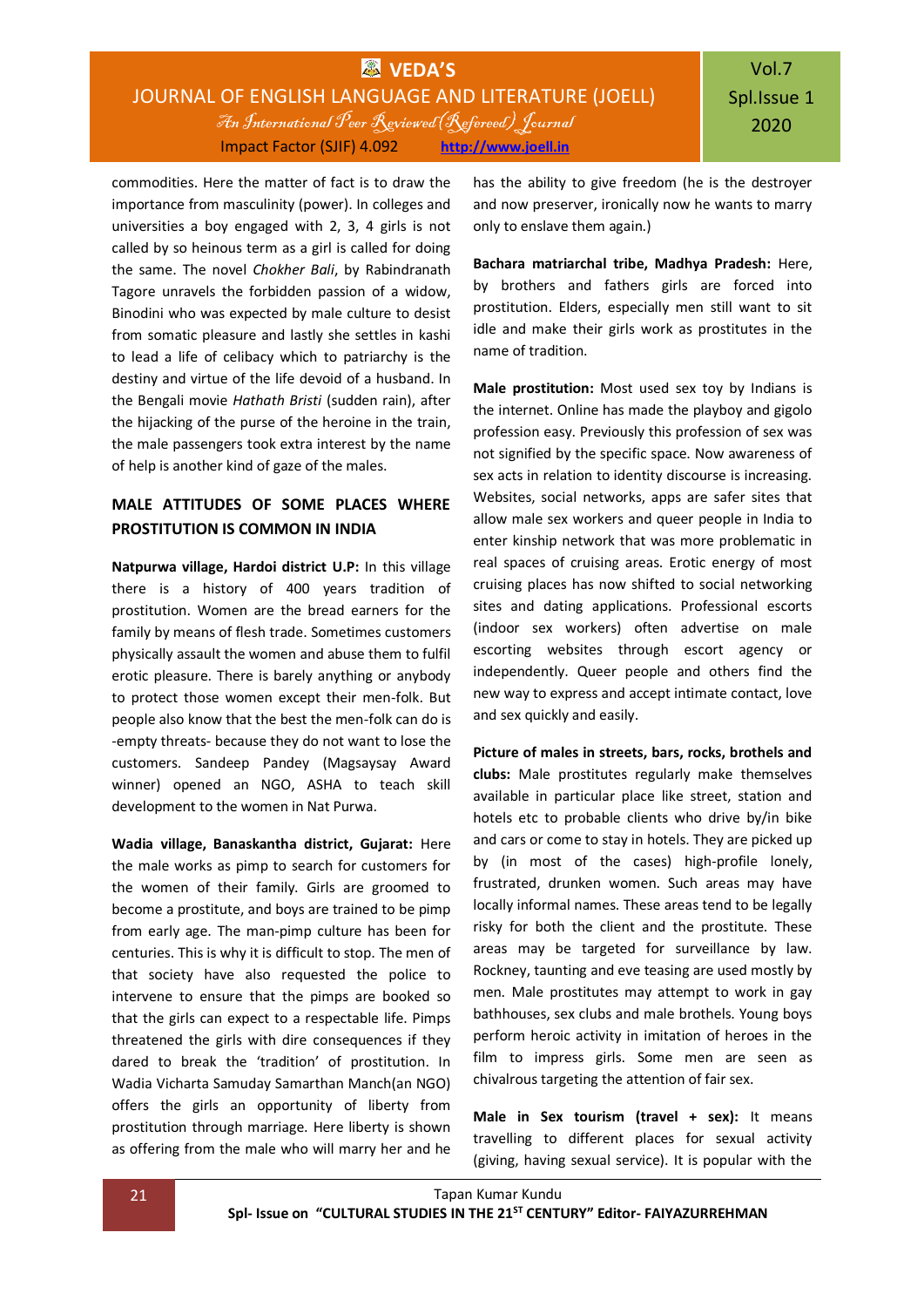travel agency, hotels, prevalent in tourist spots. Amount of male escorts is less in number than whores and call girls. For some it is the matter of both income and enjoyment.

**Toxic masculinity and model of manhood in Indian culture:** Though violence, oppressiveness, aggressiveness, domination and intoxication are undemocratic, yet some people think that it is natural, desirable and goes with the masculinity. A real man is protective, pick up a fight, a young man wears sunglass, a bangle like something on the wrist of the right hand, occasional smoker in college canteen, logical not emotional, more hardness - less tearful, ambitious, etc. Amitabh Bachchan in one of his films said, 'bas...kahe diya na.' It means once a man speaks, it is final, an order should be obeyed blindly. Ideas of masculinity (man is free, autonomous, ego oriented, preference for higher pay, assertive, tough, focused on material success, sovereign and authoritative.) A heroic figure in men is the belief that they are directly responsible for sustaining a moral order. Machoness is tied more with cultural practices and ideologies and less to the body. Manhood is a matter of achievement. One may born as boy yet can't be a male or masculine if he avoids the performance of masculine acts assigned by the patriarchy, as a result he is said womanly and asked to wear bangles, sharee, etc.

**Opposite view:** For Gautama Buddha, compassion was not a feminine virtue but a moral value for all humans. Mahatma Gandhi showed that peaceful resistance against the oppressor can be more effective than violent confrontation.

### **QUEER MASCULINITY IN INDIA**

Transgender people are globally known as 3rd Gender. They are psychologically and physically ambivalent.

**Tomboy:** Girls who behave like and wear dress like boys, but who never have totally passed off as males are called tomboys. So tomboyism is a false representation of male sexuality. There may be the reasons to become a tomboy, think of kamala Das'

poem *An Introduction*. There may be the lack of consciousness about the doings and manners to fit in the traditional conceptions of the majority about heterosexuality, think of the movie *kuch kuch hota hay* in which Kajal is more like a tomboy in the first part of the film. The Indian lover of a tomboy says, how can I take you to my parents? They do not like such girls.

**Trans-men culture in India:** Trans-men are identified as masculine though assigned female at birth. They remain in paranoia. In India whenever bills and laws are passed regarding transgender, trans-men are not called to the discussion. Sometimes they feel that they are in 'no man's land.' The transgender man hasn't made it to India's public imagination and remains mystical in the LGBTI discourse. To some, trans-men violate indian culture by refusing their female-born bodies. In a show 'Satyamev Jayate' hosted by Aamir Khan invited a lesbian, two transwomen and a gay man but not a trans-man. The show broke ground with millions of Indians. People realise that members of the LGBTI community are just normal human beings looking for acceptance. That show did not invite any trans-man. On a positive note, many people who watched the show said that now they understand trans issues better. Often, there comes the question of legacies and family inheritances when a trans-man transits from female to male. His brother could be in the threat that another male heir has appeared. A trans-man is an illfate to a male sibling, his wife and children. Even if the trans-man adopts a child, the biological children of his brother are more valuable to aging parents who see immortality in blood-grandchildren. Close family members may support you through your transition, sometimes may tell you: 'your adopted child is an outsider and not from this family bloodline. Your brother's son is the actual blood heir. So let the parental property-nomination in his name.'

**Example:** Siddhant More, a trans-man from Mumbai laments that his identity is akin to that of an alien's. In an interview, he speaks about his identity, the physical process of his transition and LGBTI politics in India. He started his transition in May 2012. Within 3-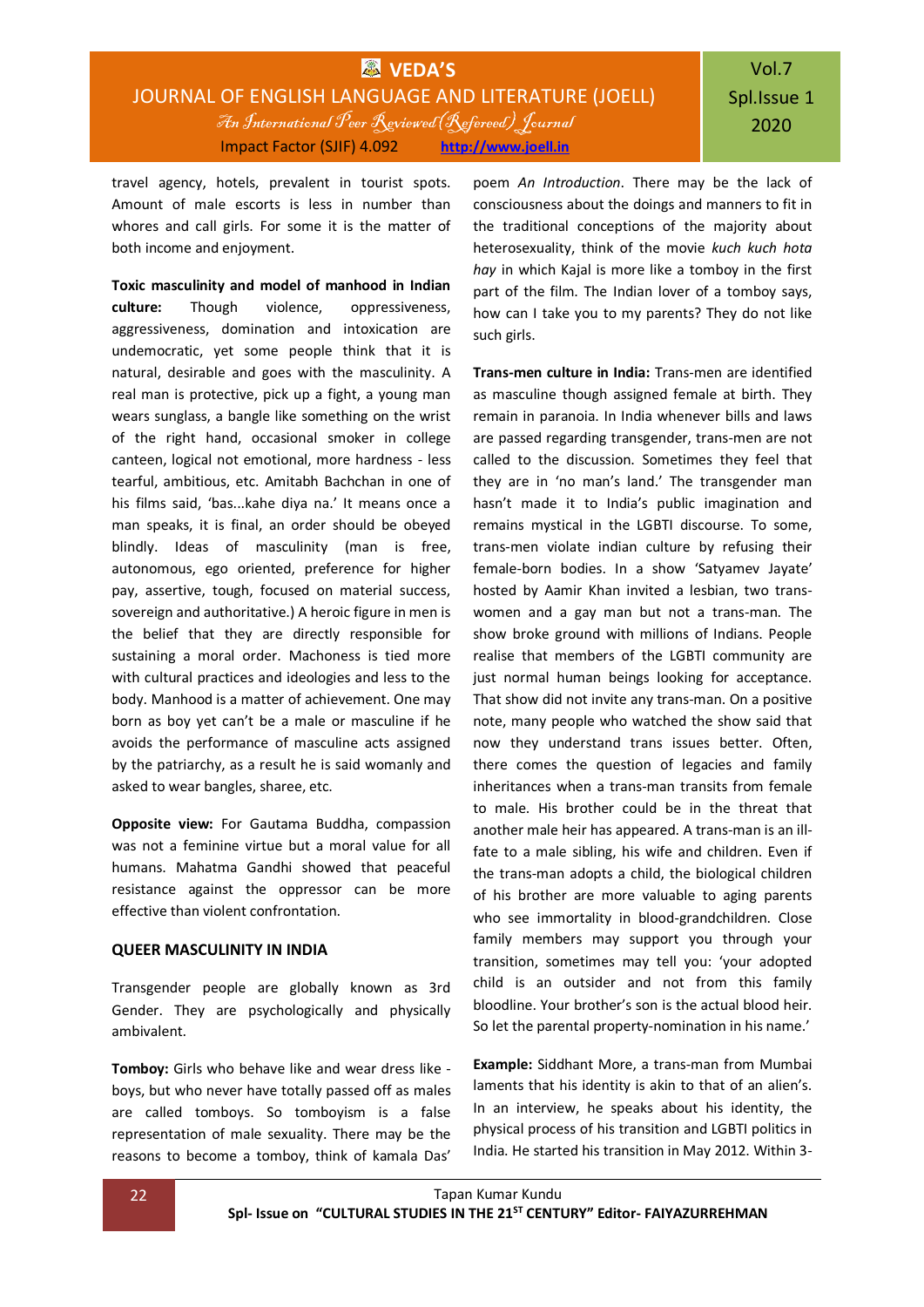# Vol.7 Spl.Issue 1 2020

4 months, the changes were visible. He decided to tell his boss about his transition only when the changes were impossible to hide. Siddhant's boss initially thought that transgender meant 'hijra'  $$ trans-women — because in Indian context, most people think that transgender = male-to-female. Trans-men are an unheard of species. Siddhant's opinion was that his soul was that of a male, but he was trapped in a woman's body. Not only Siddhant but we all are gender-fluid in a way. Siddhant has an Indian passport with MALE written on it (previously it was impossible to fill the column.) The doctor has given him gender identity (certificate). Trans-men face a heavy public toilet problem; in the bus, train and other public transport they have no defined seat. A Pronoun for them is problematic. Society does not allow them to blossom fully and realize what they mean. How long would they tolerate the rejection of the CIS hetero-patriarchy? Nandini Krishnan's book *Invisible Men: Inside India's Transmasculine Networks* (2018) is a consideration of why, who and for whom trans-men are invisible. Even Krishnan was in dilemma asking interviewees of their traumatic times situations, events and periods. She did it to uncover the truth about their lives: stories of their partners and families; and other difficulties that could compound gender dysphoria.

**Drag kings:** In India, the LGBTQ community is fighting for acceptance as normal population. The regular drag king and queen performances are not seen. Considering drag as only fancy-dress competition some people dismiss them or take them lightly. But sometimes it is a case of imbibing or exploring gender fluidity. Drag kings for a full transformation, apply makeup to make their faces less-soft, wears fake beards and moustaches, flatten their chests (or use fake fronts), pad their shoulders and sometimes wear fake penis also. They are to take on many male manners, like the walking style, gross voice, etc. So drag king makeup is harder than drag queen makeup because the kings have to look like they aren't wearing any makeup. It is temporary masculinity. Drag kings haven't found much popularity or media representation, a language. A photography project, ManiFest, led to the creation of India's first drag king

calendar In October 2012. In India, the idea of male impersonators is less known and explored occasionally like Tape: The Gentlemen's Club aka Tape, a Mumbai-based theatre group. Today, there is a plenty of drag queens in India, but very few drag kings. Drag king is a means of channelling inner masculinity. Women are wearing shirt, pant, cutting hair short (boy-cut). Cross-dressing is the manifestation of psychic protest and demand for equality and holding up power, freedom, and authority that are available for male in society. In Indian film industry female representation by male is seen as male's achievement and talent — Kishore Kumar in the song 'Aankhen Seedhi Lagi Dil Pe Jaise Katariya' (*Half Ticket*, 1962). Govinda in *Raja Babu* (1994). In *The Kapil Sharma Show* male comedians are recurring female characters. Indian drag queen shows the expression of low, mild masculinity. If drag is a performance and art why are the marginalisation, suppression and biased view towards them? In India femininity is something that can be easily put-on and removed. Drag queen is also a vehicle of satire on female, performed by male on the stage.

**The hijra community:** Hijra is a branch of kothi family. Hijras are males but have a feminine gender identity. They adopt feminine gender role and wear women's clothing. In Indian culture they have been seen as omen and facing discrimination science ancient time (see in *Ramayana* and *Mahabharata*). They are bound for begging. We see them singing, dancing, using abusive words and celebrating in marriage and birth ceremonies but hardly we feel their inner anguish(see the poem *The Dance of the Eunuchs* by Kamala das).They are not getting the rights like the heterosexual people and face untouchability. For the ages their gender norms are not fixed. They are always in Question. In most cases they lead a nomadic life. In India, hijra is referred to as 'napunsak', 'khoja', 'menaka', 'aruvani', 'pavaiyaa' and 'maada, etc. To humiliate a male sometimes these terms are used as abuses. In India it is believed that being man sans masculinity is very shameful. To avoid humiliation and discriminations in this binary gendered society, many hijras lead double-life. Maintaining two different lifestyles (one in the home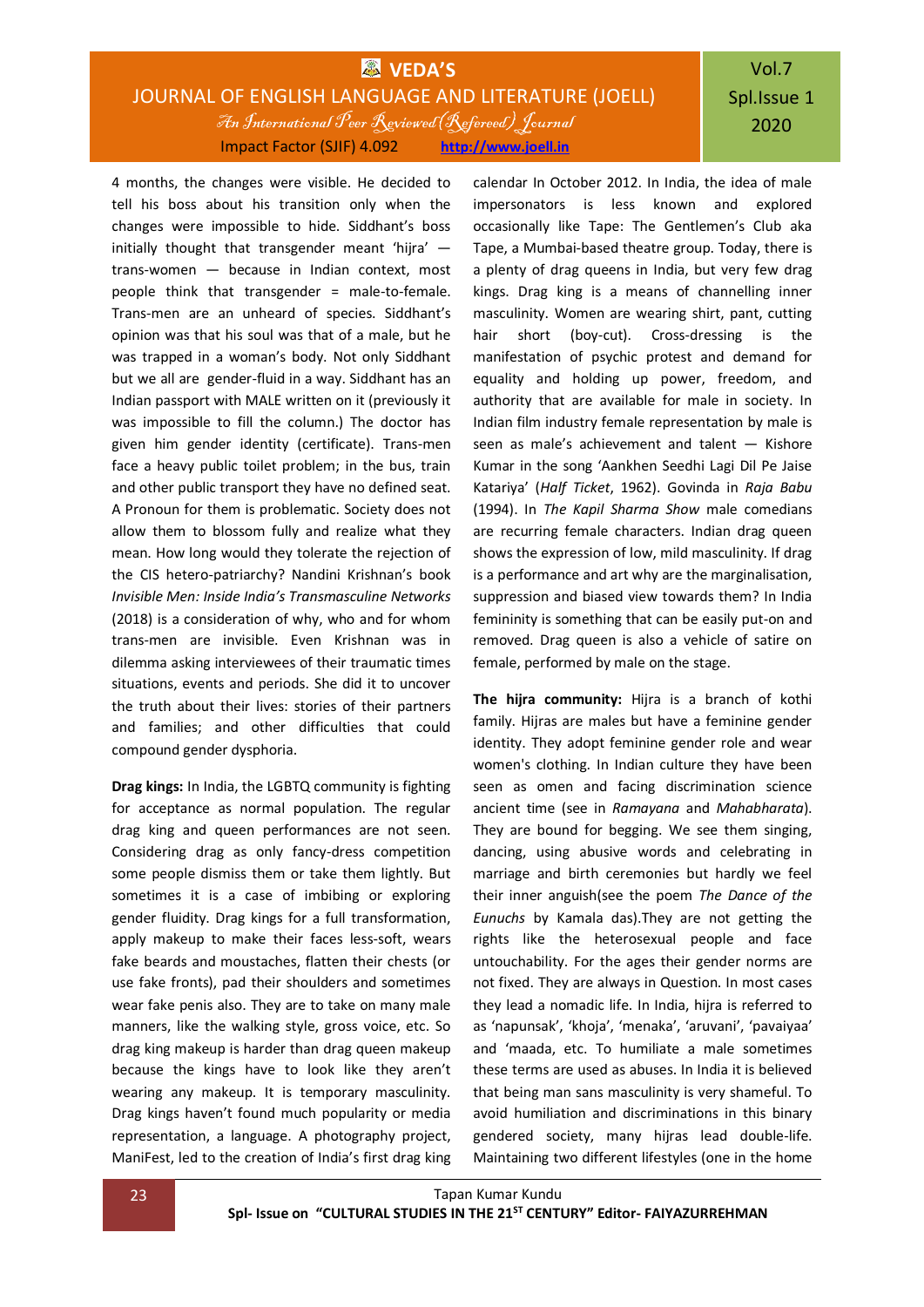and other outside the home) creates an identity crisis. Their culture, behaviour and religious practices are much different and unique. They live together in a household called 'Gharanas' led by 'Nayak' (top leader). The social status of hijras in community is unequal. Indian government takes some steps for the welfare of hijras. On 6 September 2018, section 377 was used as justification to mistreat and punish hijras, queers, and the LGBTQ + community. Recently Hijra people have had some helpful successes. In 2016 The Right for Transgender Persons Bill was passed. It is a major incident for the protection of Hijra community. Yet In the 2009 general election, India's Election Committee denied three Hijras' candidature until they identified themselves as either male or female. Kerala is the first state in India to bring out Transgender Policy to conclude the social disgrace attached to hijras to ensure equal rights for them.

**Masculinity in homosexuality:** Both in lesbian and gay relationship one partner is to play the role of masculine (thought masculinity) one. In romance or intercourse between the two, one who is (in most of the cases) more authoritative, older, physically stronger, more earner, more assertive is the mutual permissible male role-player for rubbing or to penetrate with the help of fingers, dildo or other. Between the partners the relation is more like the heterosexual. Even if they are married, one is to play the role of the figure like father, husband, etc in the family. Homosexuality never exceeds the patriarchy. In India homosexuality was considered unnatural but now the conception is changing. Because sexual attraction is mental, related to instinct also. Compulsory heterosexuality is social creation. So what was thought as natural is unnatural and vice versa. Gender role is more of a linguistic discursive and immaterial establishment. Sometimes, Indian parents are known to pressurize their gay sons to marry and continue to have female lovers. Immortality through bloodlines in grandchildren takes precedence over the son's personal choice and happiness.

**Stone-butch:** In spite of being a lesbian, stone butch shows female butchness or masculinity. She performs the role of male with the lesbian partner. In Indian culture she is not fit in the patriarchal norm. In intercourse a stone butch doesn't want to be penetrated. She prefers to have her genitals and certain areas touched in time of intercourse or day today life. Contrary to popular belief in India, stone butch does not inherently mean that she is extremely masculine. Many Indian males want to marry a protestive woman but not a stone-butch.

**Leather dyke boys, men:** It originates from gay culture. Whether a leather dyke daddy or son is a woman or a man is the Question. This question is unsolvable until they clearly fulfil the defined criteria of the hegemony for man and woman in the society.

## **INDIA'S LGBTI COMMUNITY FACES LEGAL DISCRIMINATION**

Section 377(Indian Penal Code) criminalizes unnatural sexual intercourse, expression and identity. Supreme Court in September 2018, read down section 377 to legalize, between consenting adults' 'homosexual sex'--although it outlawed anal intercourse as against the order of nature. There is no clarity of what is unnatural sex. Then the charge should not be applicable for lesbians, transmen and those who do not apply penetration in their relationship. Heterosexual people may apply unnatural sex also. The irony is that to them it is considered as a matter of bed room. Bill of the rights for the protection of transgender Persons was introduced in parliament on July 19, 2019.The bill was unclear on a transgender person's right for selfidentification though they are allowed to change their legal gender post-sex reassignment surgery and they have had a constitutional right to be registered under a third gender. Previously the bill promised for self-realized gender identity of transgender people. But this bill ordered the two-step process for legal gender recognition to apply for a "transgender certificate" which would require surgery and documentation by a medical authority. Trans is the matter of self gender feeling and thought. Then why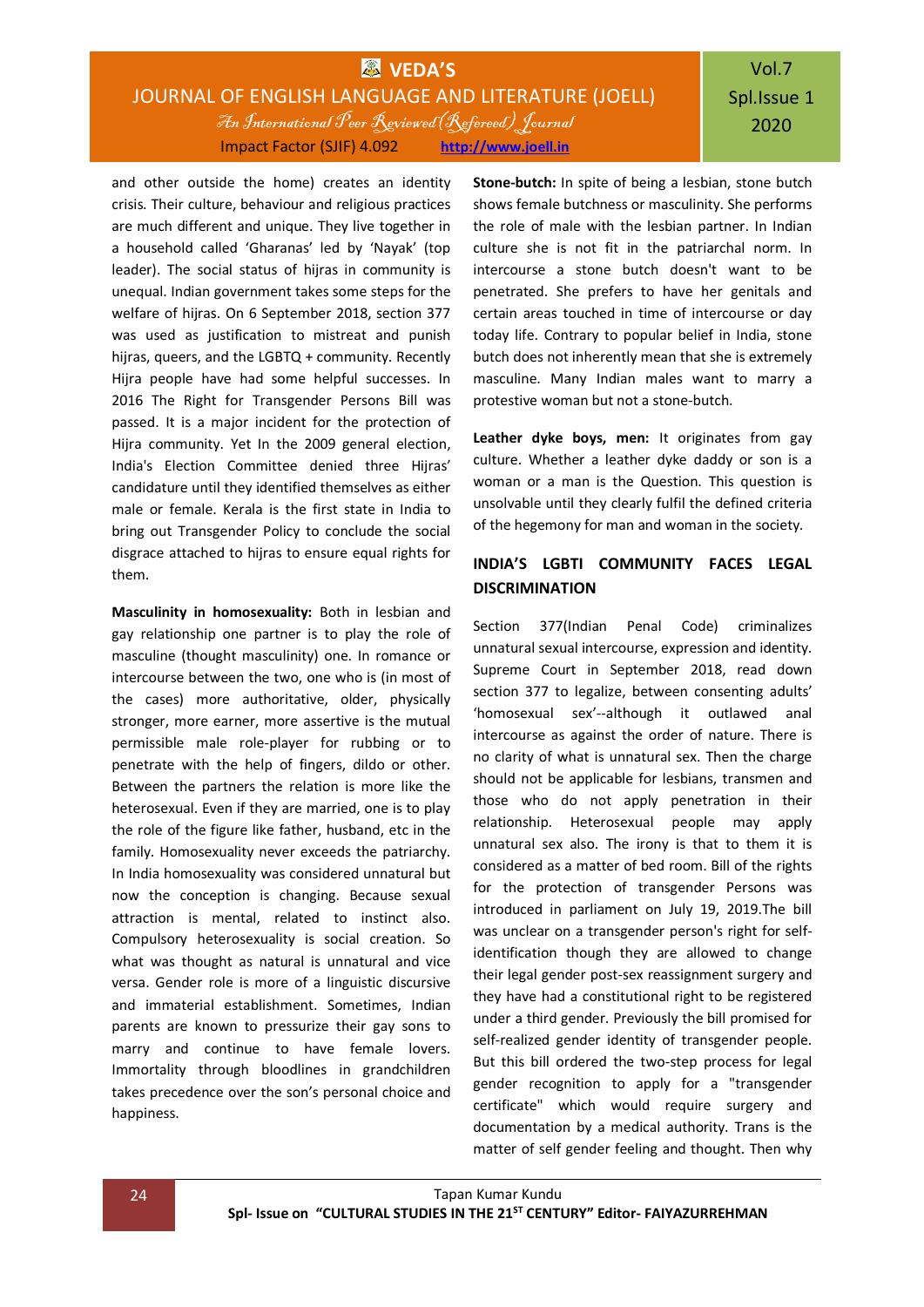# Vol.7 Spl.Issue 1 2020

a trans-gender person should go through the surgery of the body? Another thing, Bill of the rights for the protection of transgender Persons was passed on 5th August in 2019. It fails to recognise (categorically) oblique familial structure. The bill suggests rehabilitation for those who are disowned by their family.

## **WHAT IS MORE THAN FRIENDSHIP IN MASCULINE RELATIONSHIP**

Slavery is owning human being as property. In most people's psyche, there is a hierarchy that being in an intense relationship is better than mere friendship or mere having a friend. What is in that 'more' that makes the friendship more intense is a point to think . Example: 'It is netter to have loved and lost / Than never to have loved at all.' The line is taken from *In Memoriam* (1850) by Tennyson. Here the love is the love of a male to a male with the romantic overtone. And when one thinks that his dear friend, his lover was coming, o then he is happy. Example: *When I Heard at the Close of the Day* (1860), Poem by Walt Whitman. Here Whitman makes friend and lover synonymous. This synonymity destroys the hierarchy between the romantic and erotic relationship and platonic friendship. In Indian context such relationships can be seen in 20th century films (see Hindi film *Dostana*) which celebrate friendship of two men and also the Indians' attitude towards gay people and towards extreme friendship. To get more information may read the book, *The world of Homosexual* (1976) by Shakuntala Devi. Yet still now if two men are very much friendly people start to suspect about them. They are made fun of in rural areas. Other male members keep safe distance from them to avoid to be suspected. Now the question is, what the romantic friendship or relationship gives. It gives us the right to own another human being as master own his slaves. More intensely it gives us the right to demand over others to give us what they don't have. In homosexual and heterosexual relationship and friendship whenever one says 'I love u', s/he actually means 'I own you, your body is my property'. I asked many gay couples in India; what makes their relationship so satisfying. They answered

like this: There is a mental connection between us. Our likings and disliking are same. Our relationship is more of an intellectual one (here 'need' is tried to be hidden to show the desire.) But whenever they are asked, 'If your friend or partner sleeps with other or have sex with other is that fine with you because your relation is mental?'They say, 'no', or there is no answer (here 'need' can be understood by the 'negation' or 'silence' that expresses the demand of the body.) By love, we enslave and/or be enslaved. It is unethical because love is to free people but here we see the matter of enslavement. Here what actually happens is that we say something and we think something else. We say, mind matters but actually in Butler's words 'body that matters.' This enslavement is solidified through the institution called marriage. The culture in which we live, in mere friendship there is something inadequate or lacking in something (need, + desire) which a romantic friendship or sexual relationship can provide (need + desire). To overcome this patriarchal conspiracy, we must value friendship as much as the romantic relationship so that friendship can get access into the romantic one. As Foucault surmised that in complexity, sexuality with the passage of time will continue to be reconstructed and redefined; too in India.

### **MASCULINITY IN INDIAN ACADEMIA:**

Pedagogy in schools and colleges allows a little scope for alternative ideas about sexuality to be expressed. The patriarchal teachers prefixed the ideas. The matter is minimally spoken and thought of. Outside the curriculum the scope is more available. The unavailability of the toilet for other than the boys and girls in the campus is the testimony easily to be perceived that the queer expression is choked by binary gender system. The department of English in most of the universities in India chose largely foreign texts as their case study. Ruth Vanita in an interview says that queering is part of everyone's life, not just those who are identified. To widen the thought feminist politics should take the poststructuralist turn. Dr. Niladri Ranjan Chatterjee (the department of English in the University of Kalyani) proposed a